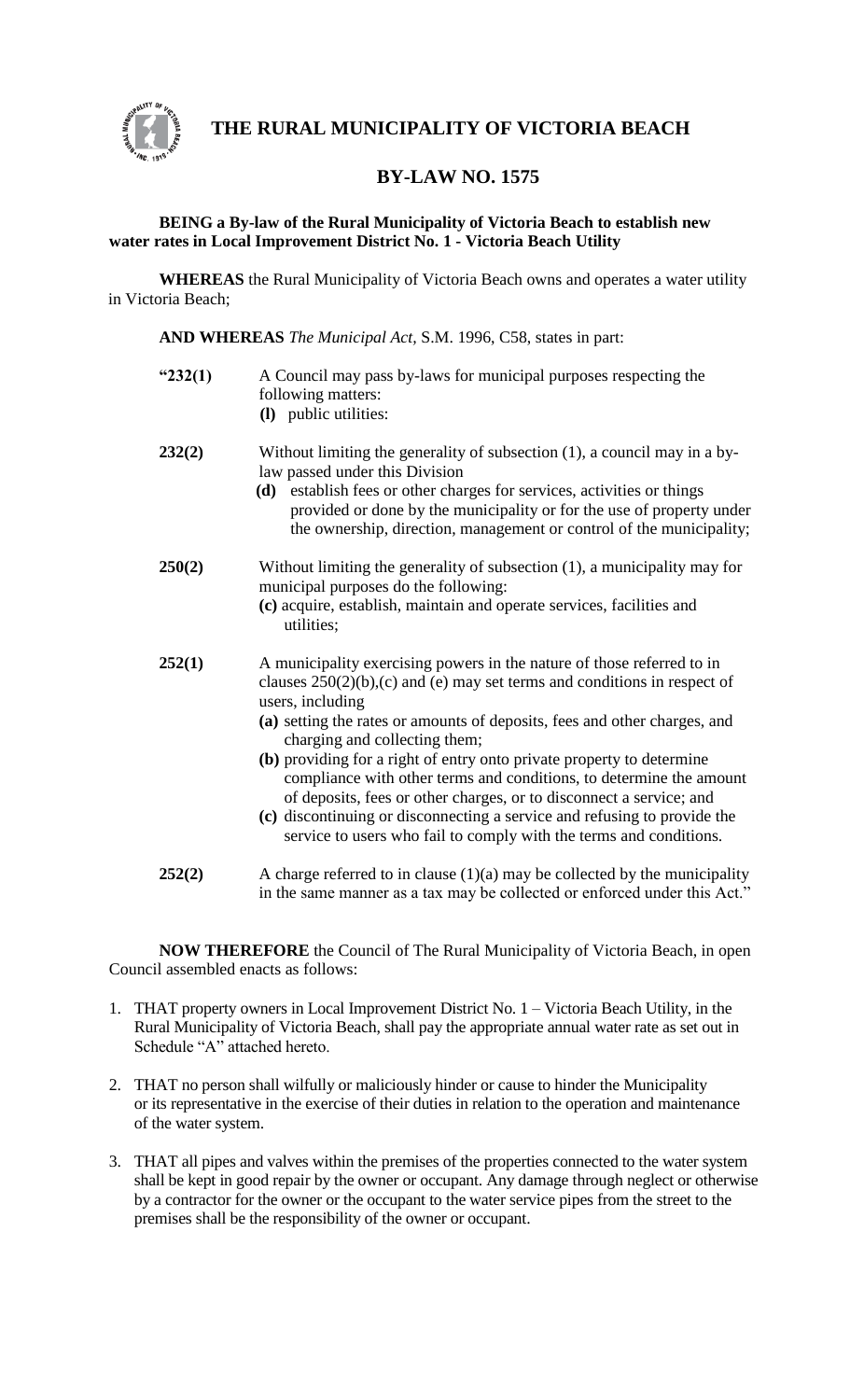- 4. THAT any person violating any provision of this by-law shall:
	- a. be guilty of an offence and, upon conviction, liable to a fine not exceeding five hundred dollars (\$500) and costs for each violation;
	- b. be liable to the Rural Municipality of Victoria Beach for any expense, loss or damage suffered by the Municipality as a result of the violation;
	- c. be liable for the repairs and costs of the repairs to the system as a result of the violation. If that person is in default of effecting the repairs, the Municipality may effect the repairs and charge the cost thereof to that person, or add the cost to property taxes and collect those property taxes in the same manner as other property taxes.
- 5. This by-law and rates for September 1, 2019, January 1, 2020 and January 1, 2021 and thereafter, shall come into force and be effective on, from and after both approval of the Public Utilities Board of Manitoba and receipt of third and final reading thereof.
- 6. THAT By-law No. 1540 of the Rural Municipality of Victoria Beach and its amendments are hereby repealed.

**DONE** and **PASSED** in Council duly assembled at the Council Chambers of the Rural Municipality of Victoria Beach in the Province of Manitoba, this 3rd day of September, 2019.

> **\_\_\_\_\_\_\_\_\_\_\_\_\_\_\_\_\_\_\_\_\_\_\_\_\_\_\_\_\_** Penny McMorris - Reeve.

> **\_\_\_\_\_\_\_\_\_\_\_\_\_\_\_\_\_\_\_\_\_\_\_\_\_\_\_\_\_** Raymond Moreau - CAO

READ a First time this  $6^{th}$  day of November , A.D. 2018.

READ a Second time this  $\frac{3rd}{ }$  day of September , A.D. 2019.

READ a Third time and PASSED this <u>3rd</u> day of <u>September</u> , A.D. 2019.

Clause 5 and Schedule A amended on second reading.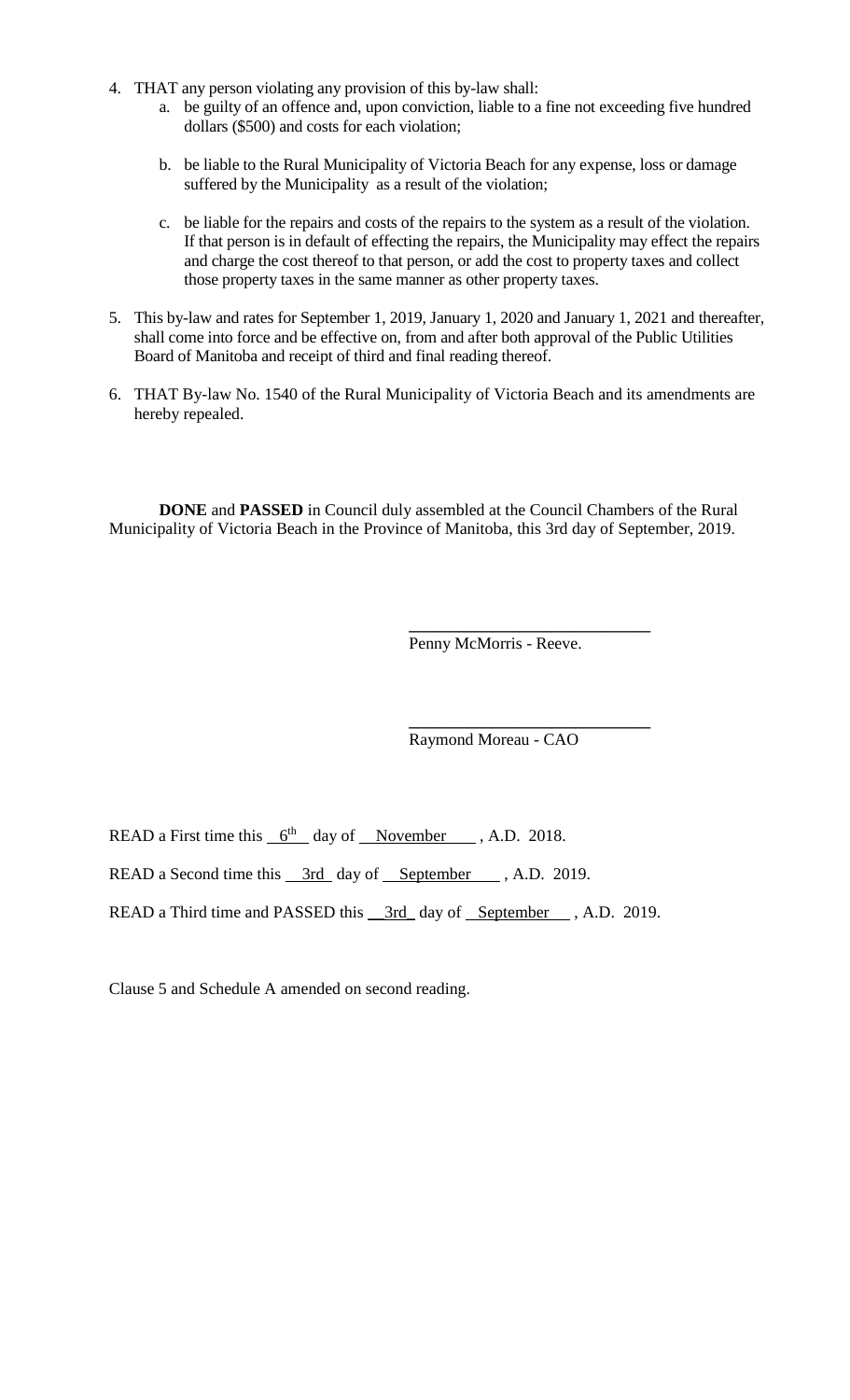## **SCHEDULE A TO BY-LAW NO. 1575**

Schedule of water rates for properties serviced by the Victoria Beach Utility, Local Improvement District No. 1

## **SCHEDULE OF ANNUAL RATES**

## **September 1, 2019**

1. Water rate covering seasonal service to customers connected to the water system shall be levied as follows: Customer Water Total

| Customer Type                                                                                        | Customer<br>Service<br>Charge | w ater<br>Commodity<br>Charge | I Otal<br>Annual<br>Charge |
|------------------------------------------------------------------------------------------------------|-------------------------------|-------------------------------|----------------------------|
| 1 Residential Equivalency Unit<br>Single Family Residence/Cottage,<br>Grocery Story, Doctor's Office | \$27.50                       | \$185.00                      | \$212.50                   |
| Two Residential Equivalency Units<br>Restaurant, Bakery, Other Commercial                            | \$27.50                       | \$370.00                      | \$397.50                   |
| Ten Residential Equivalency Units<br><b>Golf Course</b>                                              | \$27.50                       | \$1,850.00                    | \$1,877.50                 |

2. Water rate equivalent payment covering vacant lots along main water lines shall be levied as follows:

| Any Customer | \$44.00 |
|--------------|---------|
|--------------|---------|

#### **January 1, 2020**

1. Water rate covering seasonal service to customers connected to the water system shall be levied as follows: Customer Water Total

| Customer Type                                                                                        | Customer<br>Service<br>Charge | <u>waler</u><br>Commodity<br>Charge | i otal<br>Annual<br>Charge |
|------------------------------------------------------------------------------------------------------|-------------------------------|-------------------------------------|----------------------------|
| 1 Residential Equivalency Unit<br>Single Family Residence/Cottage,<br>Grocery Story, Doctor's Office | \$33.75                       | \$217.50                            | \$251.25                   |
| Two Residential Equivalency Units<br>Restaurant, Bakery, Other Commercial                            | \$33.75                       | \$435.00                            | \$468.75                   |
| Ten Residential Equivalency Units<br><b>Golf Course</b>                                              | \$33.75                       | \$2,175.00                          | \$2,208.75                 |

2. Water rate equivalent payment covering vacant lots along main water lines shall be levied as follows:

Any Customer  $$51.00$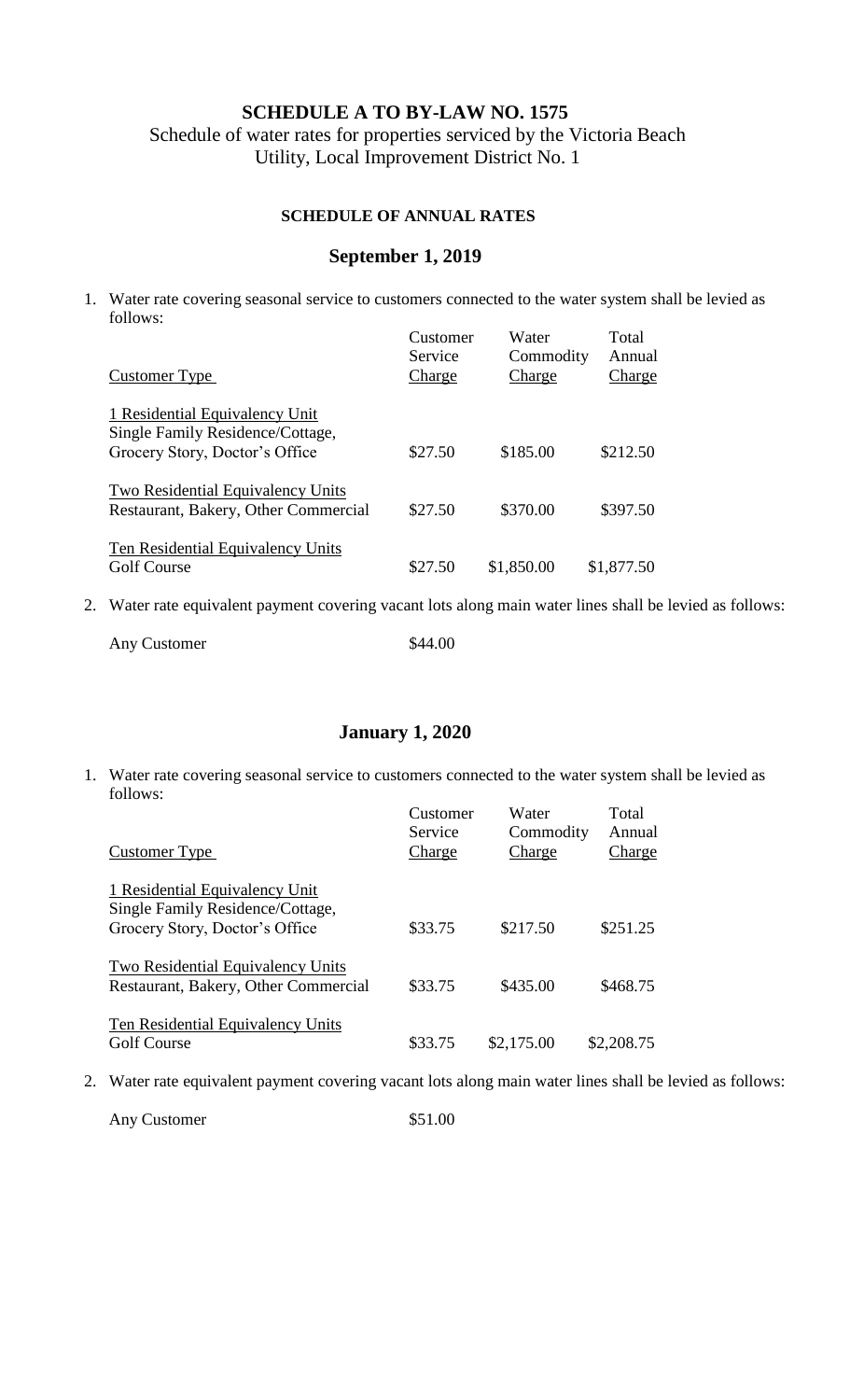# **SCHEDULE A TO BY-LAW NO. 1575**

# **January 1, 2021**

1. Water rate covering seasonal service to customers connected to the water system shall be levied as follows:

|                                                                           | Customer<br>Service | Water<br>Commodity | Total<br>Annual |
|---------------------------------------------------------------------------|---------------------|--------------------|-----------------|
| Customer Type                                                             | Charge              | Charge             | <b>Charge</b>   |
| 1 Residential Equivalency Unit<br>Single Family Residence/Cottage,        |                     |                    |                 |
| Grocery Story, Doctor's Office                                            | \$40.00             | \$250.00           | \$290.00        |
| Two Residential Equivalency Units<br>Restaurant, Bakery, Other Commercial | \$40.00             | \$500.00           | \$540.00        |
| Ten Residential Equivalency Units<br><b>Golf Course</b>                   | \$40.00             | \$2,500.00         | \$2,540.00      |

2. Water rate equivalent payment covering vacant lots along main water lines shall be levied as follows:

| Any Customer | \$58.00 |
|--------------|---------|
|--------------|---------|

# **The following clauses take effect September 1, 2019:**

#### **1. Billings and Penalties**

Water and equivalent rates set forth in paragraphs 1 and 2 hereof shall be billed to each customer on a separate utility invoice and shall be payable on or before July 31<sup>st</sup> of each year. A late payment penalty charge of 1.25% compounded monthly shall be charged on the dollar amount owing after the billing due date. The due date will be at least fourteen (14) days after the mailing of the bills.

#### **2. Water lines**

Any residents requesting to have water lines relocated on their own property or damaging water lines on or near their property will be charged a fee to cover any time spent on relocating and repairing water lines by Municipal Employees at a rate of \$50.00 (Fifty Dollars) per hour.

#### **3. Service To Customers Outside Victoria Beach Limits**

The Council of the Rural Municipality of Victoria Beach may sign Agreements with customers for the provision of water services to properties located outside the boundaries of the Victoria Beach water utility. Such Agreements shall provide for payment of the appropriate rates set out in the Schedule, as well as a surcharge, set by Resolution of Council, which shall be equivalent to the frontage levy, general taxes, and special taxes for the Utility purposes in effect at the time or may be in effect from time to time, and which would be levied on the property concerned if it were within Victoria Beach water utility boundaries. In addition, all costs of connecting to the Utility's mains, and installing and maintaining service connections, will be paid by the customer.

## **4. Disconnection**

The Public Utilities Board has approved the Conditions Precedent to be followed by the Municipality with respect to disconnection of service for non-payment including such matters as notice and the right to appeal such action to The Public Utilities Board. A copy of the conditions precedent is available for inspection at the Municipality's offices.

#### **5. Outstanding Bills**

Pursuant to Section 252(2) of The Municipal Act, the amount of all outstanding charges for water services are a lien and charge upon the land serviced and shall be collected in the same manner in which ordinary taxes upon the land are collectible, and with like remedies.